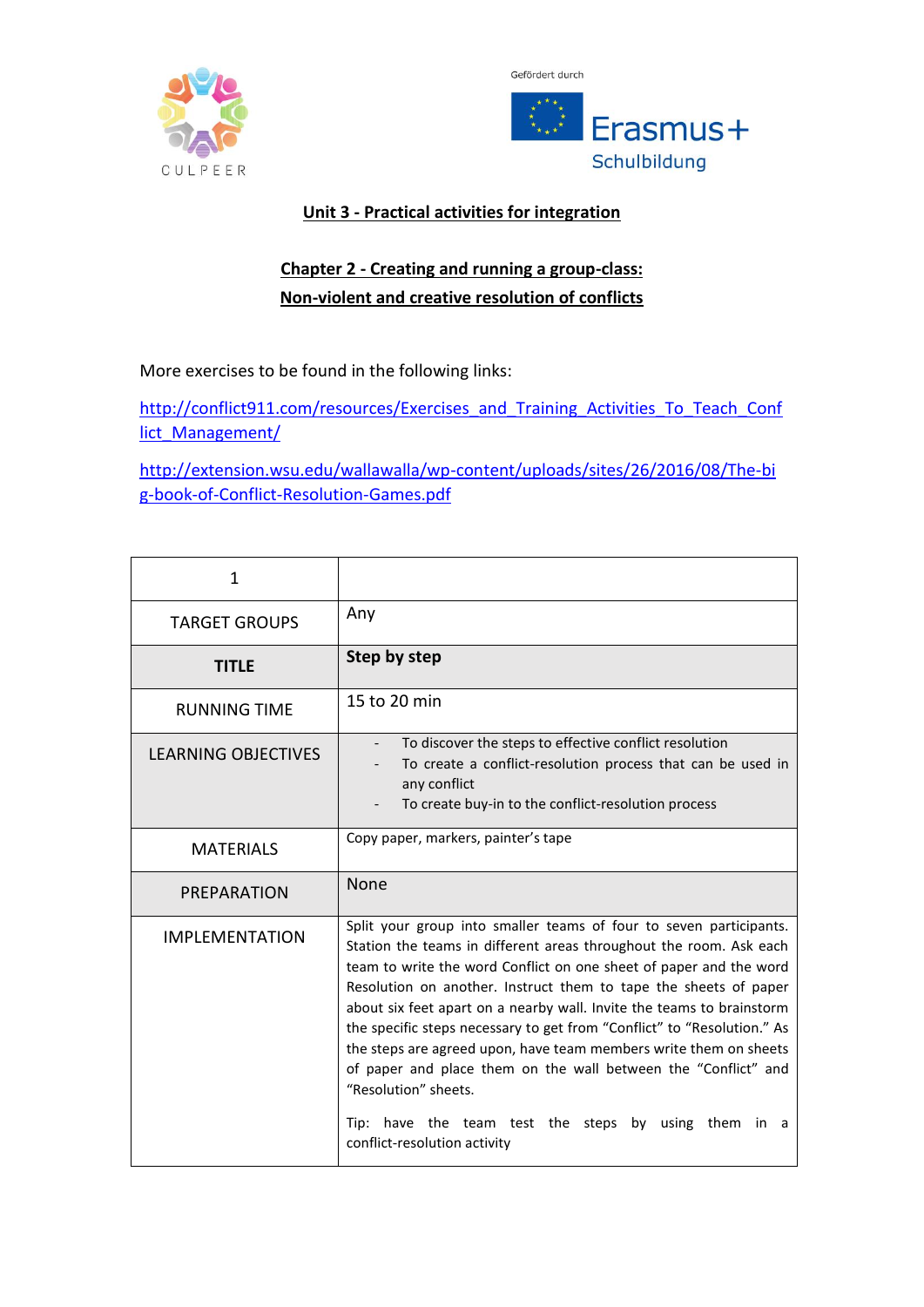



| <b>ROLE OF THE TEACHER</b>                        | Teacher directs and helps the students by guiding the<br>brainstorming and discussion.                                                                                                                                                                                                     |
|---------------------------------------------------|--------------------------------------------------------------------------------------------------------------------------------------------------------------------------------------------------------------------------------------------------------------------------------------------|
| <b>POSSIBLE RISKS &amp; HOW</b><br>TO HANDLE THEM | No specific risks envisaged.                                                                                                                                                                                                                                                               |
| <b>FEEDBACK TOOL</b>                              | <b>Questions</b><br>1. What has to happen right before "Resolution"?<br>2. Is there an additional step after "Resolution"? What could be<br>added?<br>3. How does it benefit us to have a step-by-step approach to conflict?<br>4. How can we remember these steps in conflict situations? |

| 2                          |                                                                                                                                                                                                  |
|----------------------------|--------------------------------------------------------------------------------------------------------------------------------------------------------------------------------------------------|
| <b>TARGET GROUPS</b>       | Any                                                                                                                                                                                              |
| <b>TITLE</b>               | <b>Bull's Eyes</b>                                                                                                                                                                               |
| <b>RUNNING TIME</b>        | 15 to 20 min                                                                                                                                                                                     |
| <b>LEARNING OBJECTIVES</b> | • To understand that how we deal with conflict impacts ourselves,<br>our team, and the organization                                                                                              |
|                            | • To look at the big-picture benefits of effective conflict resolution                                                                                                                           |
| <b>MATERIALS</b>           | Flip-chart paper, markers, paper, pens                                                                                                                                                           |
| PREPARATION                | Draw a large target (consisting of three circles, one inside<br>the other) on the flip-chart paper.                                                                                              |
|                            | • The innermost circle represents the team members<br>themselves.                                                                                                                                |
|                            | • The middle circle represents the team.                                                                                                                                                         |
|                            | • The outer circle represents the company.                                                                                                                                                       |
| <b>IMPLEMENTATION</b>      | Ask, "How does effectively resolving conflicts affect you, your team,<br>and your organization?" As team members shout out various ideas,<br>record them in the appropriate place on the target. |
|                            | Tips:                                                                                                                                                                                            |
|                            | To allow participants time to contemplate the issue, have teams of                                                                                                                               |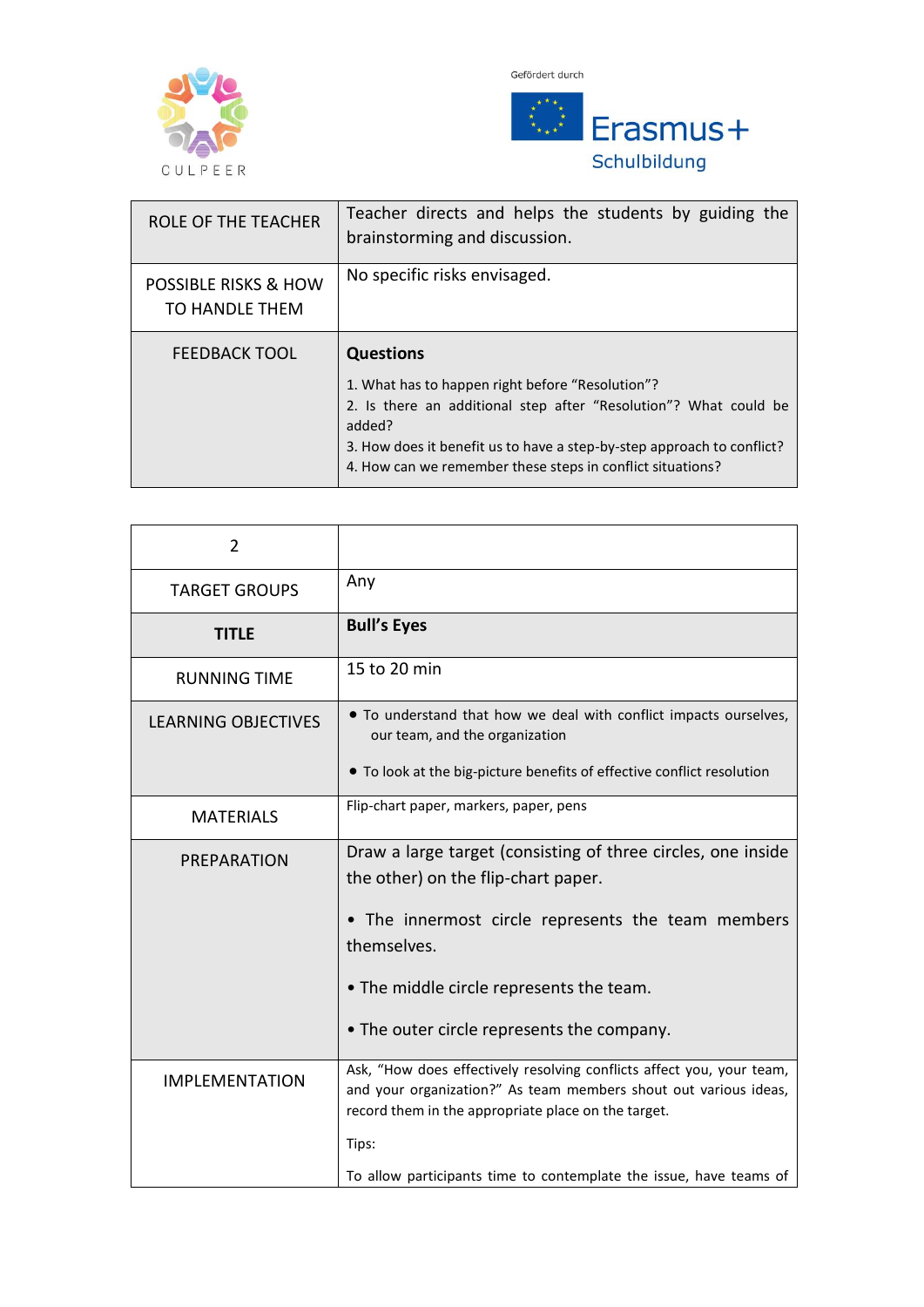



|                                                   | four to seven draw individual targets and take a few minutes to fill in<br>the circles on their own before the group discussion.<br>Variations:<br>Create two targets: one for the benefits of effective conflict<br>resolution and one for ineffective conflict management skills, and<br>how each impacts the individual, the team, and the organization |
|---------------------------------------------------|------------------------------------------------------------------------------------------------------------------------------------------------------------------------------------------------------------------------------------------------------------------------------------------------------------------------------------------------------------|
| ROLE OF THE TEACHER                               | Teacher directs and helps the students by guiding the<br>brainstorming and discussion.                                                                                                                                                                                                                                                                     |
| <b>POSSIBLE RISKS &amp; HOW</b><br>TO HANDLE THEM | No specific risks envisaged.                                                                                                                                                                                                                                                                                                                               |
| <b>FEEDBACK TOOL</b>                              | <b>Questions</b><br>How does your ability to resolve conflicts affect you in your<br>1.<br>job?<br>How does a team member's ability to resolve conflicts<br>2.<br>impact the team?<br>How does a team's ability to resolve conflicts impact the<br>3.<br>organization?                                                                                     |

| 3                    |                                                                                                                                                                                      |
|----------------------|--------------------------------------------------------------------------------------------------------------------------------------------------------------------------------------|
| <b>TARGET GROUPS</b> | Age 5-9                                                                                                                                                                              |
| TITLE                | <b>Fairy Tale Conflict</b>                                                                                                                                                           |
| <b>RUNNING TIME</b>  | 45'                                                                                                                                                                                  |
| LEARNING OBJECTIVES  | Students learn about conflict resolution, as they:                                                                                                                                   |
|                      | • Identify feelings and needs behind conflicts see                                                                                                                                   |
|                      | • Generate creative solutions for resolving conflicts<br>cooperatively sep-                                                                                                          |
| <b>MATERIALS</b>     | Fairy tales or the Fairy Tale Conflict "handout" that you<br>download<br>from<br>here:<br>can<br>KidsHealth.org/classroom/3to5/personal/growing/conflic<br>t resolution handout1.pdf |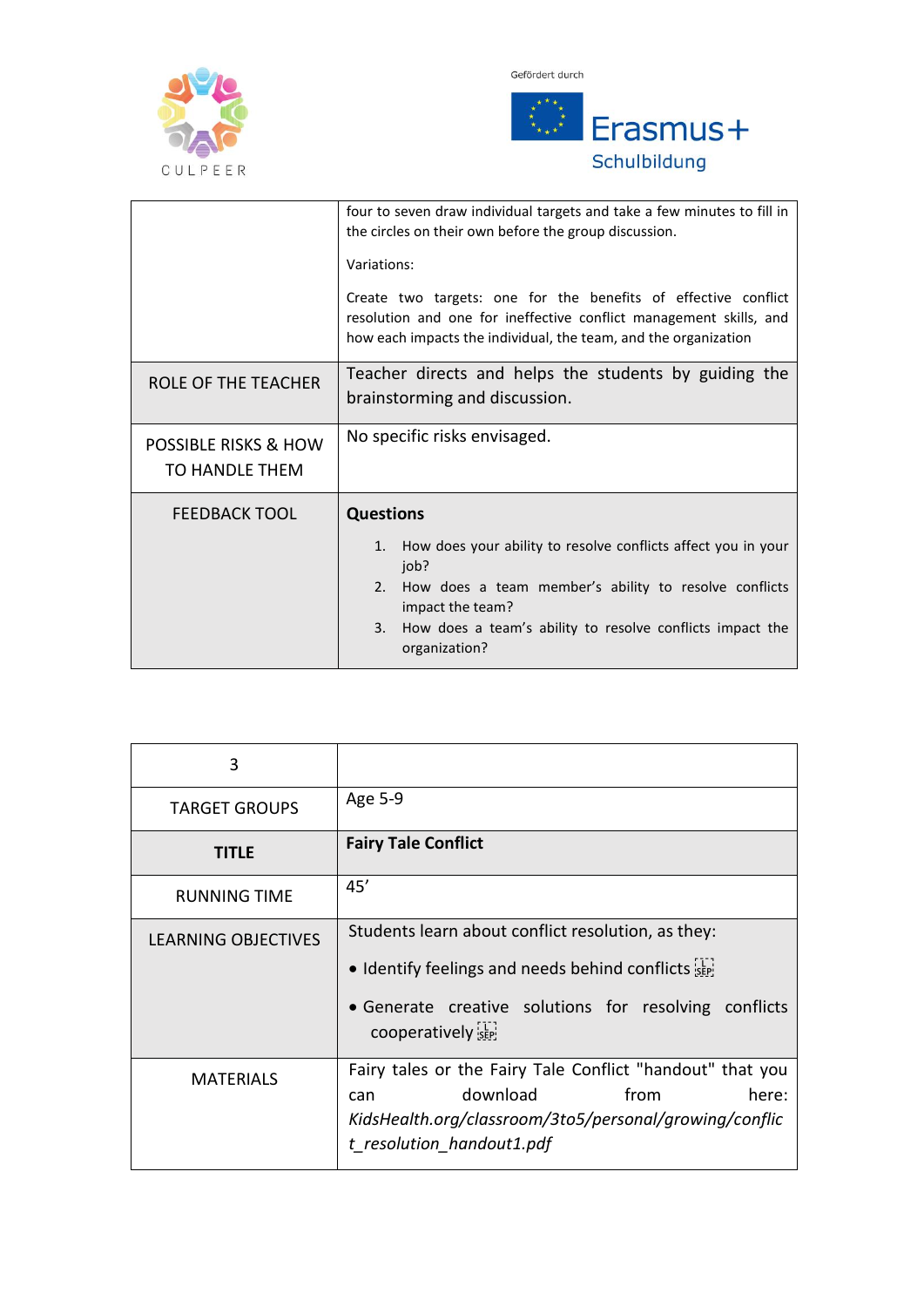

 $\mathbf{r}$ 

Gefördert durch



۰

| PREPARATION           | Get familiar with the process, as extracted by the pdf<br>located at:                                                                                                                                                                                                                                                                                                                                                                                                                                                             |
|-----------------------|-----------------------------------------------------------------------------------------------------------------------------------------------------------------------------------------------------------------------------------------------------------------------------------------------------------------------------------------------------------------------------------------------------------------------------------------------------------------------------------------------------------------------------------|
|                       | https://classroom.kidshealth.org/3to5/personal/growing/<br>conflict resolution.pdf                                                                                                                                                                                                                                                                                                                                                                                                                                                |
| <b>IMPLEMENTATION</b> | 1. Discussion                                                                                                                                                                                                                                                                                                                                                                                                                                                                                                                     |
|                       | Describe a disagreement, argument or fight you've had<br>with someone. How did that conflict end? How did the<br>problem make you feel, from beginning to end?<br>sepiconflicts like arguments can make you angry and<br>frustrated, but conflicts aren't always such bad things.<br>Let's talk about ways having disagreements and<br>separguments can be helpful sometimes.                                                                                                                                                     |
|                       | Why is it best for people to be able to talk and listen to<br>each other. Why is it important to talk and not keep<br>your feelings inside to yourself? see                                                                                                                                                                                                                                                                                                                                                                       |
|                       | 2. Activity: Sepifrairy tales are loaded with conflict. Think<br>about it: You have Goldilocks breaking into the bears'<br>house, the Big Bad Wolf destroying the pigs' property,<br>and Cinderella being treated unfairly by her stepmother.<br>It's about time that someone helps these characters<br>resolve their conflicts in a healthier way! Choose a fairy<br>tale to examine, and read it over as you think about the<br>conflict in the story. Answer the following questions<br>using the Fairy Tale Conflict handout: |
|                       | a. What is the conflict in the story? $\frac{1}{2}$                                                                                                                                                                                                                                                                                                                                                                                                                                                                               |
|                       | b. How do the main characters feel about the<br>conflict?                                                                                                                                                                                                                                                                                                                                                                                                                                                                         |
|                       | c. What does each of the characters want or need?                                                                                                                                                                                                                                                                                                                                                                                                                                                                                 |
|                       | Then imagine you could convince the characters to work<br>together solve their problem. List three possible<br>solutions that would benefit everyone. Remember,<br>we're talking about fairy tales, so you can be as creative                                                                                                                                                                                                                                                                                                     |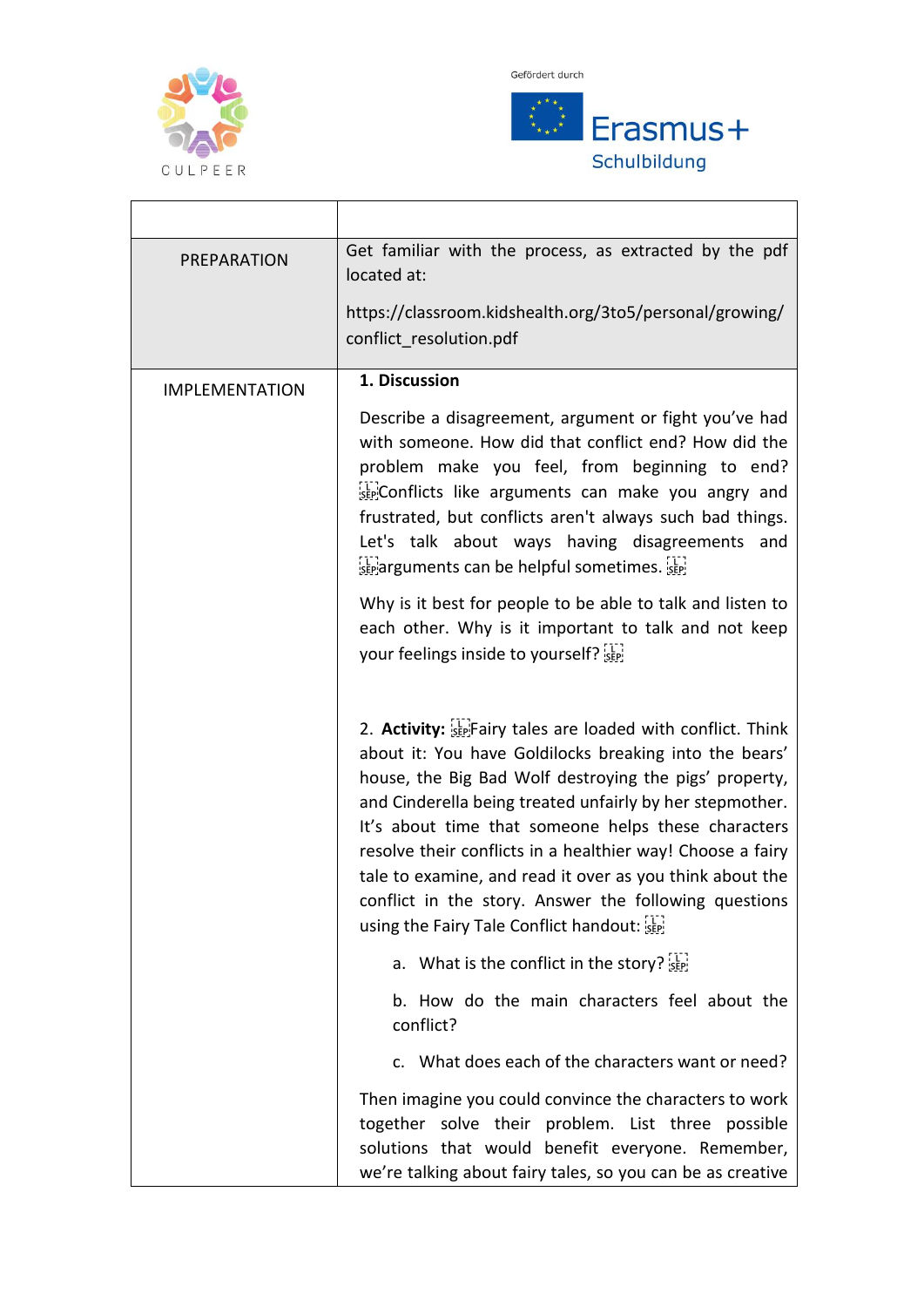



|                                                          | as you want!                                                                                                                                                                                                                                                                                                                                                                                                                                                                                                                                                                                                                                                                                                                                                                                                                                                                          |
|----------------------------------------------------------|---------------------------------------------------------------------------------------------------------------------------------------------------------------------------------------------------------------------------------------------------------------------------------------------------------------------------------------------------------------------------------------------------------------------------------------------------------------------------------------------------------------------------------------------------------------------------------------------------------------------------------------------------------------------------------------------------------------------------------------------------------------------------------------------------------------------------------------------------------------------------------------|
|                                                          | 3. Extensions: SEP                                                                                                                                                                                                                                                                                                                                                                                                                                                                                                                                                                                                                                                                                                                                                                                                                                                                    |
|                                                          | Select your favorite solution to the fairy tale<br>characters' problem and rewrite the ending of the<br>fairy tale, showing how the characters work together<br>to resolve their conflict. Share your version with your<br>class, and compare the solutions created by your<br>classmates. Which solution is the most creative?<br>Which would be the most likely to work? Which<br>solution would make the characters the happiest?<br>• Fairy tale characters obviously aren't the only ones<br>who get angry and get into arguments. Think about<br>what you do when someone makes you angry. Then<br>come up with one way that you could deal with your<br>anger in a healthier way. Make a goal for yourself of<br>controlling your anger better the next time it<br>happens. Then write a brief essay about a situation in<br>which you controlled your anger in a healthy way. |
| <b>ROLE OF THE TEACHER</b>                               | Teacher directs and helps the students by guiding the<br>discussion with the questions suggested above.                                                                                                                                                                                                                                                                                                                                                                                                                                                                                                                                                                                                                                                                                                                                                                               |
| <b>POSSIBLE RISKS &amp; HOW</b><br><b>TO HANDLE THEM</b> | No specific risks are envisaged.                                                                                                                                                                                                                                                                                                                                                                                                                                                                                                                                                                                                                                                                                                                                                                                                                                                      |
| <b>FEEDBACK TOOL</b>                                     | <b>Questions</b><br>- What did you enjoy most during this process?<br>- What was surprising for you?<br>- What did you appreciate most about what others did?<br>- What did you discover?                                                                                                                                                                                                                                                                                                                                                                                                                                                                                                                                                                                                                                                                                             |
| 4                                                        |                                                                                                                                                                                                                                                                                                                                                                                                                                                                                                                                                                                                                                                                                                                                                                                                                                                                                       |
| <b>TARGET GROUPS</b>                                     | Students of 15-18 years old.                                                                                                                                                                                                                                                                                                                                                                                                                                                                                                                                                                                                                                                                                                                                                                                                                                                          |
| <b>TITLE</b>                                             | <b>School Peer Conflict Mediation</b>                                                                                                                                                                                                                                                                                                                                                                                                                                                                                                                                                                                                                                                                                                                                                                                                                                                 |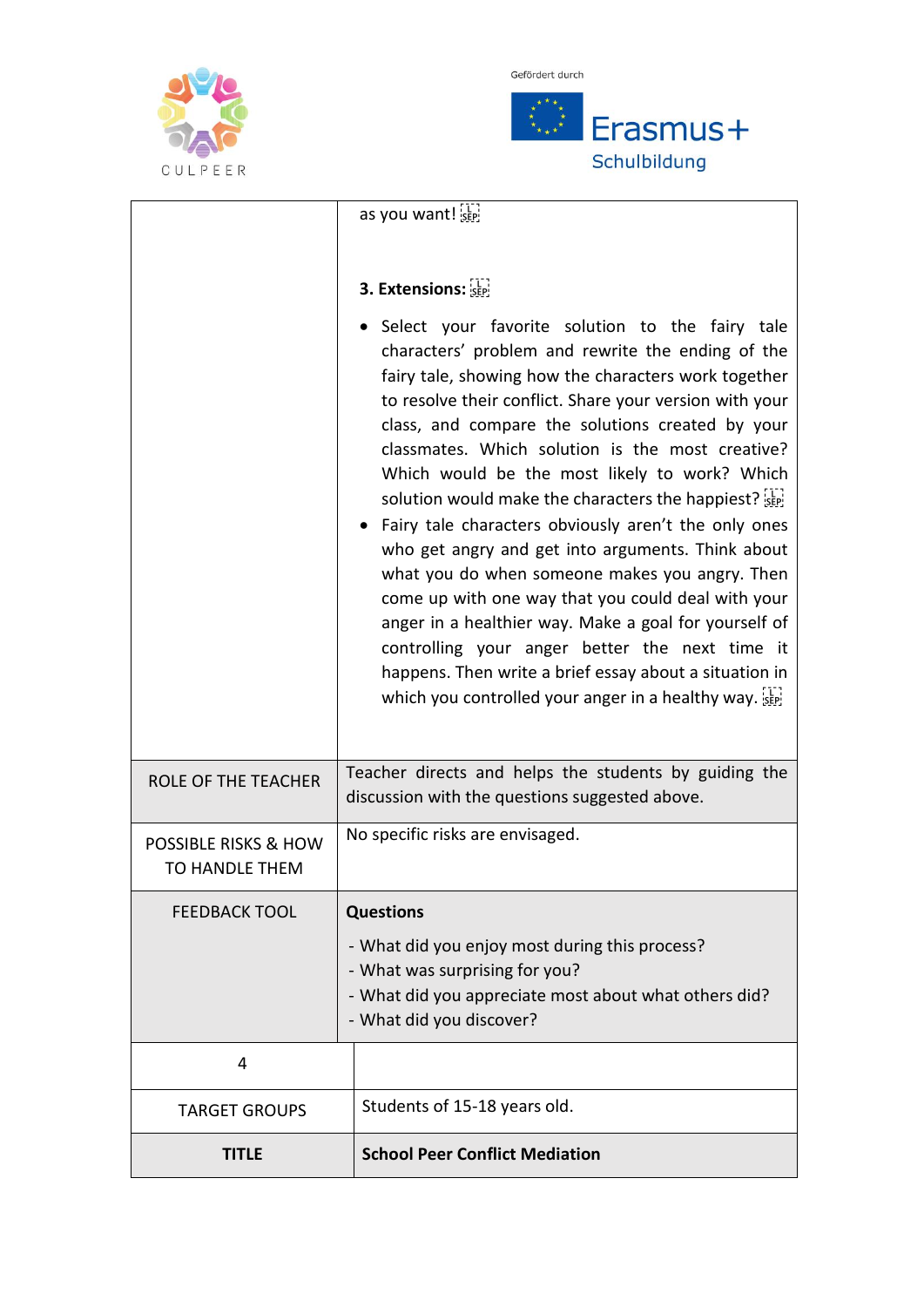



| <b>RUNNING TIME</b>                           | The training program suggested runs over a period of 14<br>weeks. Teachers may adjust the length according to<br>circumstances and needs.                                                                                                                                                                                                          |
|-----------------------------------------------|----------------------------------------------------------------------------------------------------------------------------------------------------------------------------------------------------------------------------------------------------------------------------------------------------------------------------------------------------|
| <b>LEARNING OBJECTIVES</b>                    | This training aims in teaching non-violent and creative<br>resolutions of conflict and helps students to:<br>• Resolve conflicts without the intervention of adults<br>• Develop active listening skills<br>• Manage better their feelings and temper<br>• Accept more naturally diversity<br>. Build relationships of trust                       |
| <b>MATERIALS</b>                              | A training guide toolkit (attached) that can also be<br>found<br>here, as a pdf, in the following<br>url:<br>https://www.irex.org/resource/conflict-resolution-and-<br>peer-mediation-toolkit                                                                                                                                                      |
| <b>PREPARATION</b>                            | The training needs a very good and solid preparation for<br>the program to have results. In some countries,<br>specialised experts run this training program. However,<br>we believe that with the support of the school, teachers<br>can set up a training program on their own.                                                                  |
| <b>IMPLEMENTATION</b>                         | 1. Initiating the Training: Raise awareness into the<br>school community as to the implementation of the<br>program, its goals, vision and phases.<br>2. Planning: Form a team of teachers who will be in<br>charge of designing, running, facilitating<br>and<br>evaluating the program.<br>3. Training: This is the actual phase of the program. |
| <b>ROLE OF THE TEACHER</b>                    | The teachers have to prepare the framework within<br>which students will have the opportunity to learn the<br>peer mediation techniques.                                                                                                                                                                                                           |
| POSSIBLE RISKS & HOW TO<br><b>HANDLE THEM</b> | No specific risks are envisaged, as long as the program is<br>carefully structured and planned.                                                                                                                                                                                                                                                    |
| <b>FEEDBACK TOOL</b>                          | An additional phase of role-playing can be added to the<br>program so that students have the opportunity to                                                                                                                                                                                                                                        |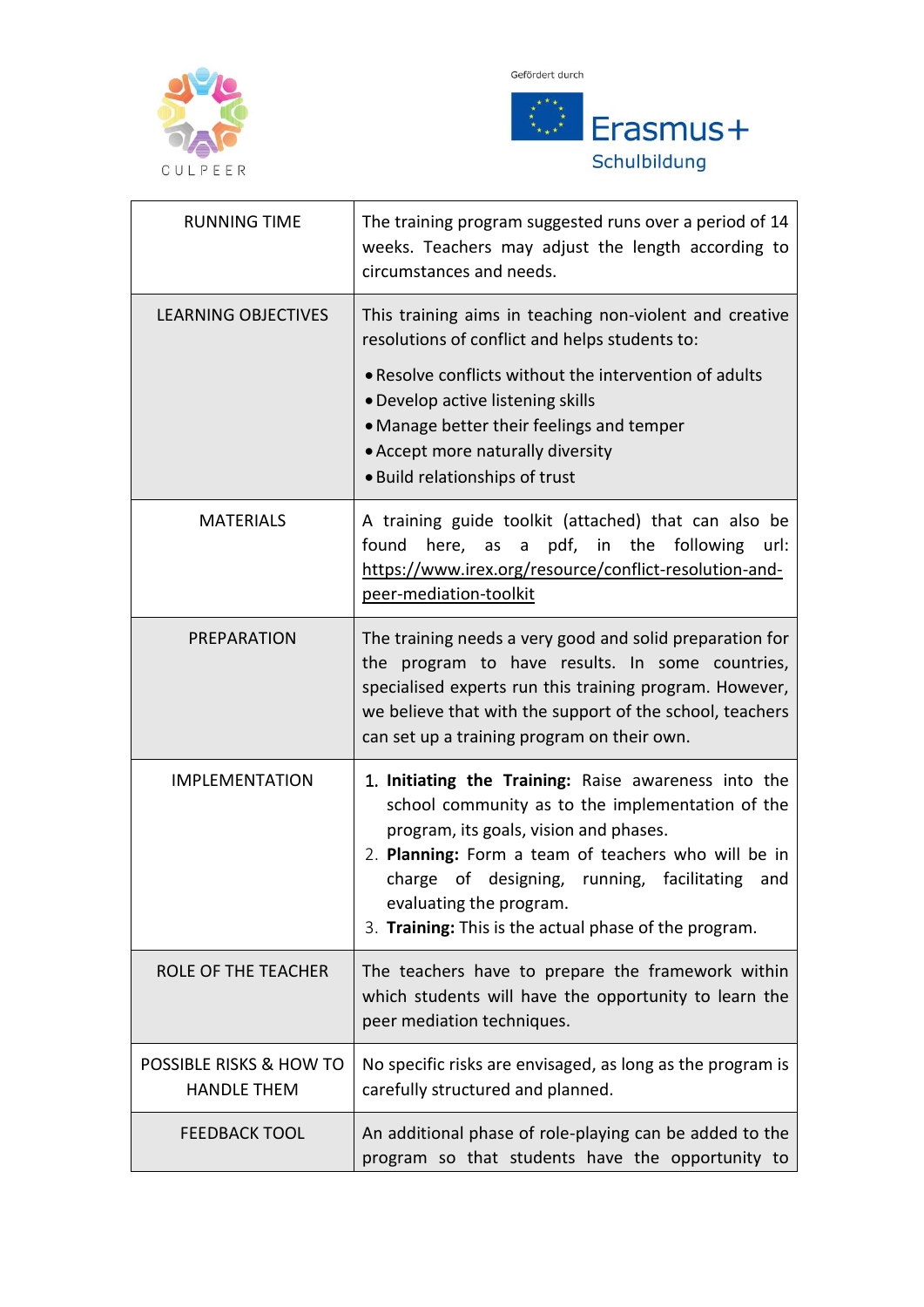





| practice what they learned. This will also give teachers |
|----------------------------------------------------------|
| the opportunity to understand to what extend the         |
| learning objectives were met.                            |

| 5                                             |                                                                                                                                                                                                                                                                                                                                                                                                                                                                                                                                                                                                                                                                                                                                                                          |
|-----------------------------------------------|--------------------------------------------------------------------------------------------------------------------------------------------------------------------------------------------------------------------------------------------------------------------------------------------------------------------------------------------------------------------------------------------------------------------------------------------------------------------------------------------------------------------------------------------------------------------------------------------------------------------------------------------------------------------------------------------------------------------------------------------------------------------------|
| <b>TARGET GROUPS</b>                          | For all                                                                                                                                                                                                                                                                                                                                                                                                                                                                                                                                                                                                                                                                                                                                                                  |
| <b>TITLE</b>                                  | The five words                                                                                                                                                                                                                                                                                                                                                                                                                                                                                                                                                                                                                                                                                                                                                           |
| <b>RUNNING TIME</b>                           | 10-20 min                                                                                                                                                                                                                                                                                                                                                                                                                                                                                                                                                                                                                                                                                                                                                                |
| LEARNING OBJECTIVES                           | 1. Experimenting that an agreement can be reached<br>without the need of giving your own ideas away and by<br>accepting other's ideas when the argumentation is<br>persuasive.<br>2. Being able to express your own ideas with clarity                                                                                                                                                                                                                                                                                                                                                                                                                                                                                                                                   |
| <b>MATERIALS</b>                              | Paper, pen                                                                                                                                                                                                                                                                                                                                                                                                                                                                                                                                                                                                                                                                                                                                                               |
| <b>PREPARATION</b>                            | None                                                                                                                                                                                                                                                                                                                                                                                                                                                                                                                                                                                                                                                                                                                                                                     |
| <b>IMPLEMENTATION</b>                         | A topic is picked, f.i. the five words of friendship (or<br>peace, or freedom, ) and the participants have one<br>minute to write down individually the five words they<br>consider most important in relation to the selected<br>topic. Then, the participants are divided in pairs; each<br>pair has two minutes to find an agreement on the<br>selection of five common words. Later, by uniting two<br>pairs, the participants combine into quartets; each<br>quartet has three minutes to decide the five common<br>words. The activity continue by blending pairs and<br>raising the running time until all participants are split<br>into two big teams; at this stage the two teams have to<br>find a global agreement to obtain five valuable words<br>for all. |
| <b>ROLE OF TEACHER</b>                        | The teacher coordinates the activity and eases its<br>implementation all phases.                                                                                                                                                                                                                                                                                                                                                                                                                                                                                                                                                                                                                                                                                         |
| POSSIBLE RISKS & HOW TO<br><b>HANDLE THEM</b> | The activity might generate conflicts to regulate                                                                                                                                                                                                                                                                                                                                                                                                                                                                                                                                                                                                                                                                                                                        |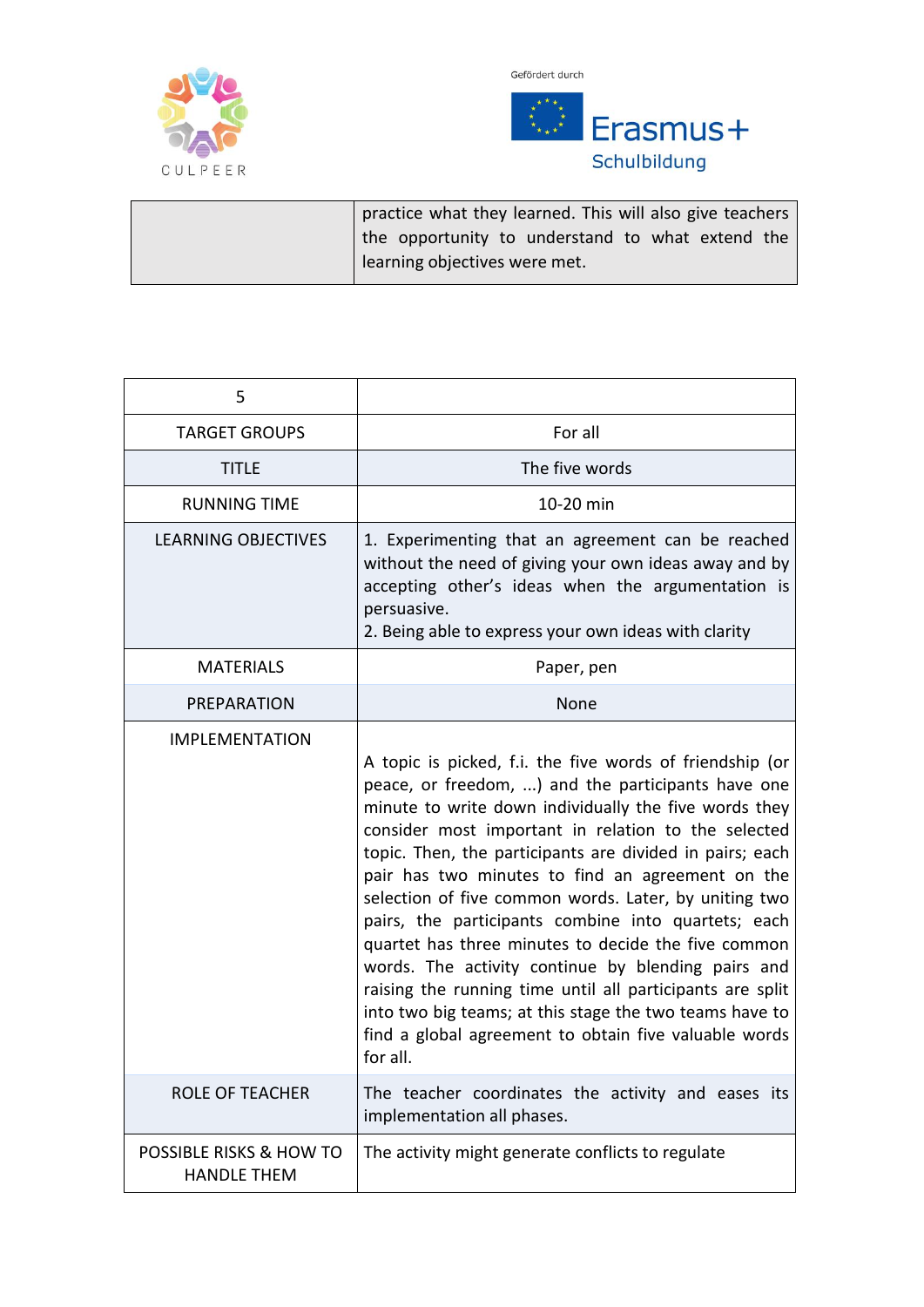



| <b>FEEDBACK TOOL</b> | The students tend to modify their behavior and to have |
|----------------------|--------------------------------------------------------|
|                      | a positive approach.                                   |

## "STRANDED ON AN ISLAND ACTIVITY", page 19 from **Diversity-based Teambuilders and Icebreakers (WHO PROPOSED IT? WHERE CAN IT BE FOUND?)**

| 6                          |                                                                                                                                                                                                                                                                                                                                                                                                                                               |
|----------------------------|-----------------------------------------------------------------------------------------------------------------------------------------------------------------------------------------------------------------------------------------------------------------------------------------------------------------------------------------------------------------------------------------------------------------------------------------------|
| <b>TARGET GROUPS</b>       | For all                                                                                                                                                                                                                                                                                                                                                                                                                                       |
| title                      | Knowing the community - sharing activity                                                                                                                                                                                                                                                                                                                                                                                                      |
| <b>RUNNING TIME</b>        | 2-3 min per student                                                                                                                                                                                                                                                                                                                                                                                                                           |
| <b>LEARNING OBJECTIVES</b> | (1) Participants will learn the names of each person in<br>the class, group, or community, as well as something<br>about each person's background.<br>(2) Participants will have a greater understanding and<br>appreciation for the diversity within the group, while<br>realizing that they have things in common with some of<br>the people from whom they might have felt most<br>distant.                                                |
| <b>MATERIALS</b>           | The facilitator should hand out a list of items for each<br>participant to share with the group. Items could include<br>name/nicknames, ethnic background, where they are<br>from and where their parents were born, which<br>generation they represent in the hosting country for<br>their family, and one custom or tradition their family<br>practices. Give participants time to record some of their<br>initial thoughts on these items. |
| <b>PREPARATION</b>         | None                                                                                                                                                                                                                                                                                                                                                                                                                                          |
| <b>IMPLEMENTATION</b>      | Before you begin the exercise, instruct the participants<br>to identify one or two people in the group who they do<br>not know and to think about what answers they expect                                                                                                                                                                                                                                                                    |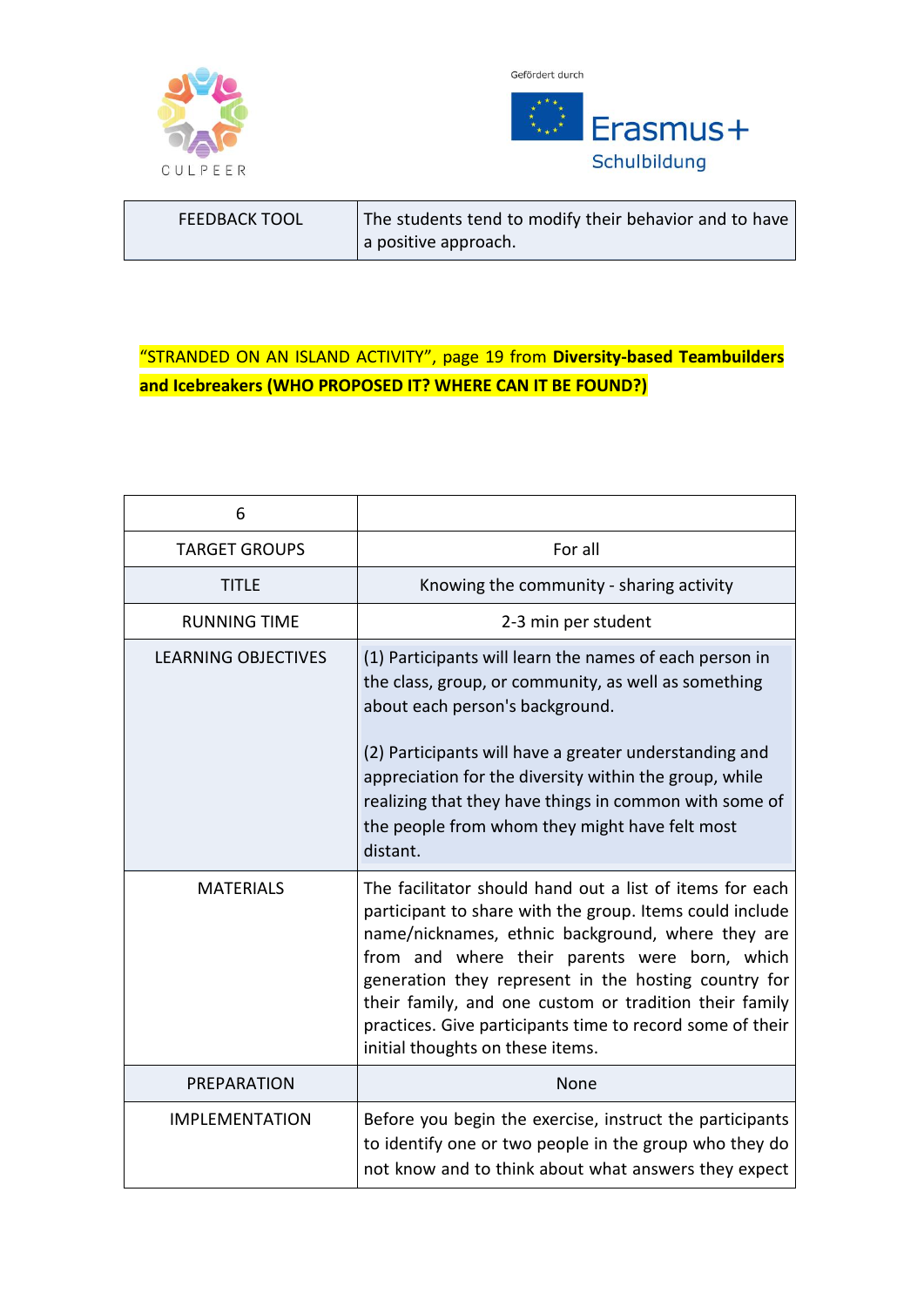



|                                                          | from those people. This part is not to be shared among<br>group members, but can help people realize how they<br>formulate ideas about people based on appearance.<br>Now you are ready to begin. It is important to tell the<br>group that each person will be limited to about two<br>minutes in order for everyone's voice to be heard. Once<br>everyone has had an opportunity to share their<br>information, ask the group to discuss what they have<br>learned from the exercise.                                                                                                                                            |
|----------------------------------------------------------|------------------------------------------------------------------------------------------------------------------------------------------------------------------------------------------------------------------------------------------------------------------------------------------------------------------------------------------------------------------------------------------------------------------------------------------------------------------------------------------------------------------------------------------------------------------------------------------------------------------------------------|
| <b>ROLE OF TEACHER</b>                                   | The teacher coordinates the activity and eases its<br>implementation all phases. We would suggest that the<br>facilitator begin this exercise in order to model the kind<br>of information that should be shared                                                                                                                                                                                                                                                                                                                                                                                                                   |
| <b>POSSIBLE RISKS &amp; HOW TO</b><br><b>HANDLE THEM</b> | This activity can be emotional for certain people. The<br>participants who find this emotional are often those<br>who don't know a lot about their heritage, including<br>those who been adopted. If someone seems to be<br>getting emotional remind them that they only have to<br>reveal what they feel comfortable revealing. If this<br>doesn't come up organically in the conversation, raise it<br>as an example of "privilege"--that the ability to trace<br>one's ancestry is an example of privilege and the<br>inability to do so often is a reflection of repression,<br>oppression, or more systemically, imperialism. |
| <b>FEEDBACK TOOL</b>                                     | Certain themes usually emerge:<br>Even members of the same identity "groups"<br>have very different backgrounds.<br>Often members of different "groups" have more<br>similar backgrounds than they had assumed.<br>Diversity transcends "black and white."<br>Many people find out information which allows<br>them to connect somehow with someone else in<br>the group.<br>Ask the participants how they feel and what they have<br>learned from this activity.                                                                                                                                                                  |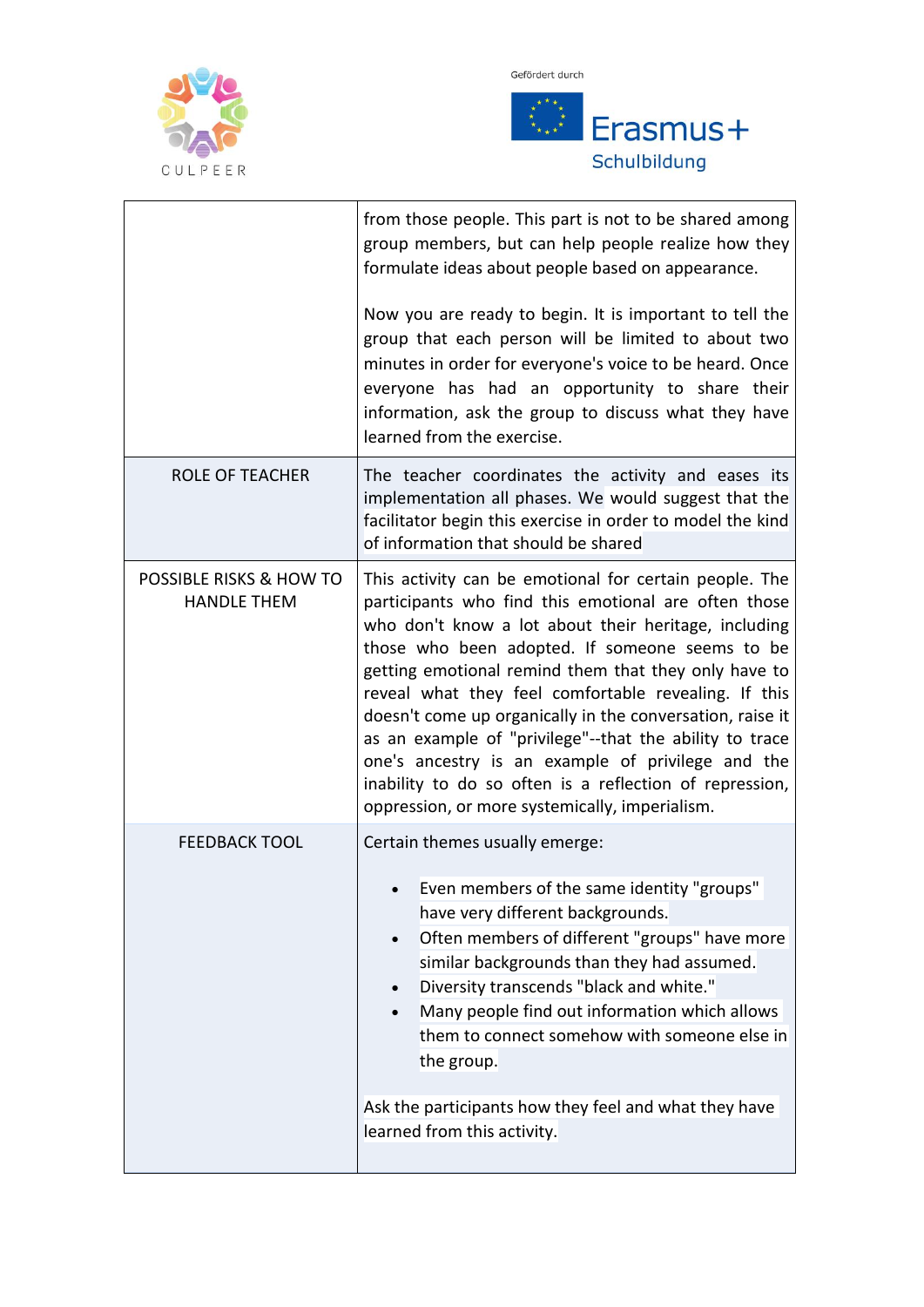

 $\mathbf{r}$ 



| 7                          |                                                                                                                                                                                                                                                                                                                                                                                                                                                                                                                                                                              |
|----------------------------|------------------------------------------------------------------------------------------------------------------------------------------------------------------------------------------------------------------------------------------------------------------------------------------------------------------------------------------------------------------------------------------------------------------------------------------------------------------------------------------------------------------------------------------------------------------------------|
| <b>TARGET GROUPS</b>       | For all                                                                                                                                                                                                                                                                                                                                                                                                                                                                                                                                                                      |
| TITLE                      | Exploring ways to transcend conflicts                                                                                                                                                                                                                                                                                                                                                                                                                                                                                                                                        |
| <b>RUNNING TIME</b>        |                                                                                                                                                                                                                                                                                                                                                                                                                                                                                                                                                                              |
| <b>LEARNING OBJECTIVES</b> | Understanding the possible outcomes of a conflict and<br>discovering the ways to transcend conflicts                                                                                                                                                                                                                                                                                                                                                                                                                                                                         |
|                            |                                                                                                                                                                                                                                                                                                                                                                                                                                                                                                                                                                              |
| MATERIALS/PREPARATION      | A table with 2 chairs facing it. One orange on the table. Two people<br>(or two stuffed animals) on the chairs. A large sheet of paper for<br>each team. A sheet of paper with the list:                                                                                                                                                                                                                                                                                                                                                                                     |
|                            | Y prevails and X loses<br>X prevails and Y loses<br>Both compromise                                                                                                                                                                                                                                                                                                                                                                                                                                                                                                          |
|                            | Both withdraw<br>They work together to find ways to transcend the conflict                                                                                                                                                                                                                                                                                                                                                                                                                                                                                                   |
| <b>IMPLEMENTATION</b>      | Introduction: behind conflicts one can often find conflicting goals.<br>Sometimes these conflicting goals are clearly stated, but<br>sometimes they are hidden. These goals may be legitimate or<br>illegitimate. Let us imagine an ordinary situation in which both<br>people might have an obvious, legitimate goal: one orange.                                                                                                                                                                                                                                           |
|                            | Teamwork: Have participants meet in teams to brainstorm what<br>might happen. Record all suggestions on a large sheet of paper,<br>without evaluating any of them. Encourage participants to<br>generate as many ideas as possible. Tape each group's paper on<br>the wall.                                                                                                                                                                                                                                                                                                  |
|                            | <b>Explanation:</b> Conflict generally leads to one of the five outcomes<br>shown on the diagram: (#1 & #2) One side prevails over the other;<br>both withdraw from the conflict; (#4)<br>both<br>(#3)<br>make<br>compromises; (#5) they discover a way to transcend the conflict.<br>Transcendence opens up a new landscape. It expands your thinking<br>to bring in new resources, see new potentials, or go over or around<br>limitations. The more responses people can think of, the less likely<br>they are to use violence. Thus, a peacemaker's most important skill |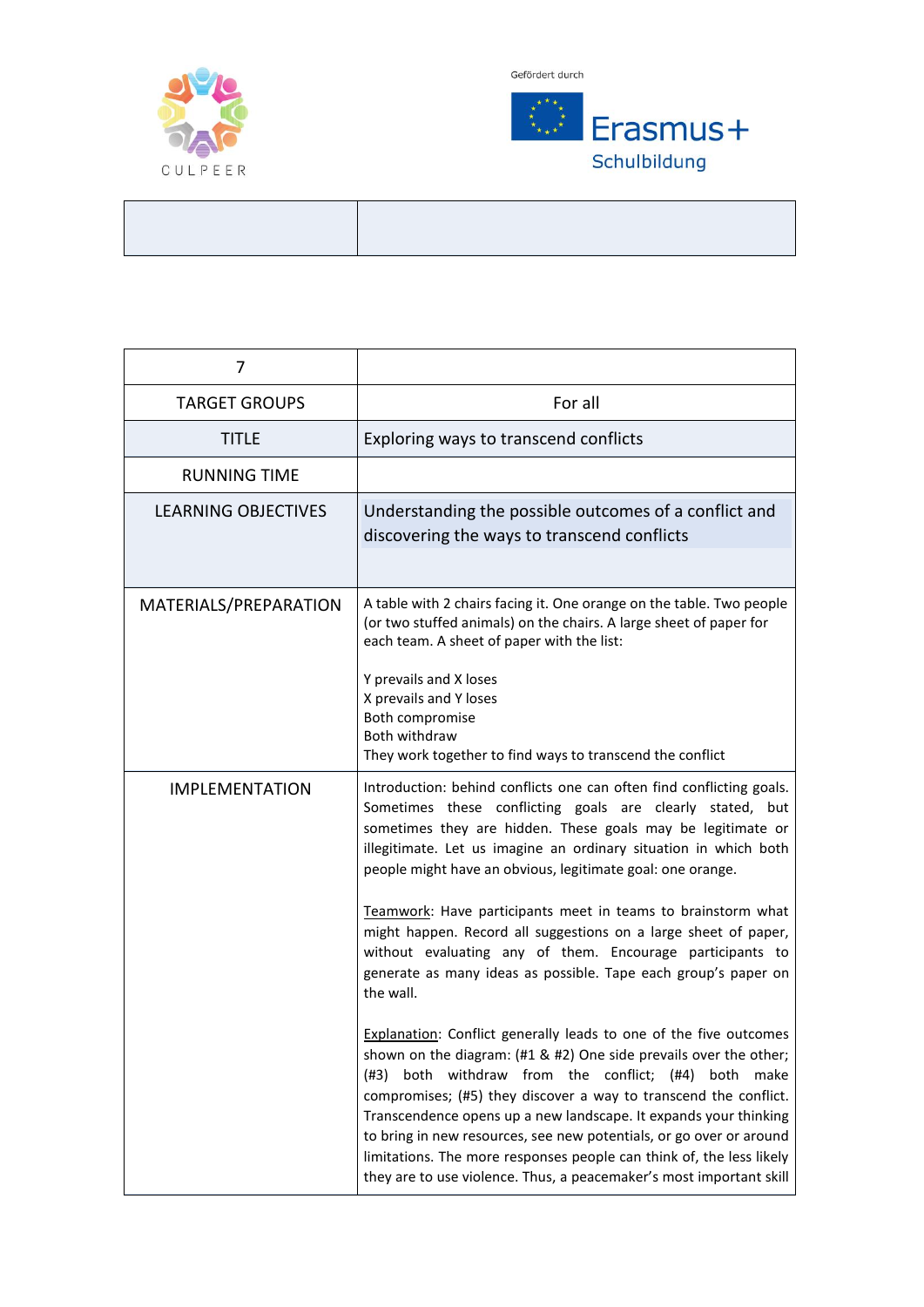



|                                               | might be creative thinking.                                                                                                                                                                                                                                                                                                                                                                                                                                                                                                                                                                                                                                                                                                                                                                                                                                                                                                                                                                                                                                                                                                                                                                                                                                              |
|-----------------------------------------------|--------------------------------------------------------------------------------------------------------------------------------------------------------------------------------------------------------------------------------------------------------------------------------------------------------------------------------------------------------------------------------------------------------------------------------------------------------------------------------------------------------------------------------------------------------------------------------------------------------------------------------------------------------------------------------------------------------------------------------------------------------------------------------------------------------------------------------------------------------------------------------------------------------------------------------------------------------------------------------------------------------------------------------------------------------------------------------------------------------------------------------------------------------------------------------------------------------------------------------------------------------------------------|
|                                               | Group reports and analysis: Have each group read the results of<br>their brainstorming, and label each idea with the corresponding<br>number or numbers on the diagram.                                                                                                                                                                                                                                                                                                                                                                                                                                                                                                                                                                                                                                                                                                                                                                                                                                                                                                                                                                                                                                                                                                  |
|                                               | Possible responses in each category:<br>#1 & #2 - One or the other party prevails: If they apply the rule of<br>"might is right," they fight it out (to be avoided); if they apply the<br>rule of law, they argue and reach a decision based on some<br>principle, such as who needs the orange the most; if they apply the<br>rule of chance, they roll dice or use some other random method to<br>decide who gets the orange.<br>#3 - Withdrawal: both walk away from the situation; they destroy<br>the orange or give it away; they sit and watch the orange; they<br>store it in some way, perhaps in a freezer.<br>#4 - Compromise: they cut the orange and share it; they squeeze<br>the orange and share the juice; they peel the orange and divide the<br>slices.<br>#5 - Transcendence: they look for one more orange; they invite<br>more people to share the orange; they bake an orange cake; they<br>hold a lottery and divide the proceeds; they focus on the enduring,<br>growth-oriented part of the orange (the seeds) and plant them;<br>they create a plantation and provide a means of living for all.<br>Concluding small group task: Give an orange to each group, and<br>challenge participants to find ways to make this exercise<br>memorable. |
| <b>ROLE OF TEACHER</b>                        |                                                                                                                                                                                                                                                                                                                                                                                                                                                                                                                                                                                                                                                                                                                                                                                                                                                                                                                                                                                                                                                                                                                                                                                                                                                                          |
| POSSIBLE RISKS & HOW TO<br><b>HANDLE THEM</b> | None                                                                                                                                                                                                                                                                                                                                                                                                                                                                                                                                                                                                                                                                                                                                                                                                                                                                                                                                                                                                                                                                                                                                                                                                                                                                     |
| <b>FEEDBACK TOOL</b>                          | Ask the participants how they feel and what they have<br>learned from this activity. Let the discussion go on<br>freely.                                                                                                                                                                                                                                                                                                                                                                                                                                                                                                                                                                                                                                                                                                                                                                                                                                                                                                                                                                                                                                                                                                                                                 |

**[http://conflict911.com/resources/Exercises\\_and\\_Training\\_Activities\\_To\\_Teach\\_Co](http://conflict911.com/resources/Exercises_and_Training_Activities_To_Teach_Conflict_Management/) [nflict\\_Management/](http://conflict911.com/resources/Exercises_and_Training_Activities_To_Teach_Conflict_Management/)**

**[http://extension.wsu.edu/wallawalla/wp-content/uploads/sites/26/2016/08/The](http://extension.wsu.edu/wallawalla/wp-content/uploads/sites/26/2016/08/The-big-book-of-Conflict-Resolution-Games.pdf)[big-book-of-Conflict-Resolution-Games.pdf](http://extension.wsu.edu/wallawalla/wp-content/uploads/sites/26/2016/08/The-big-book-of-Conflict-Resolution-Games.pdf)**